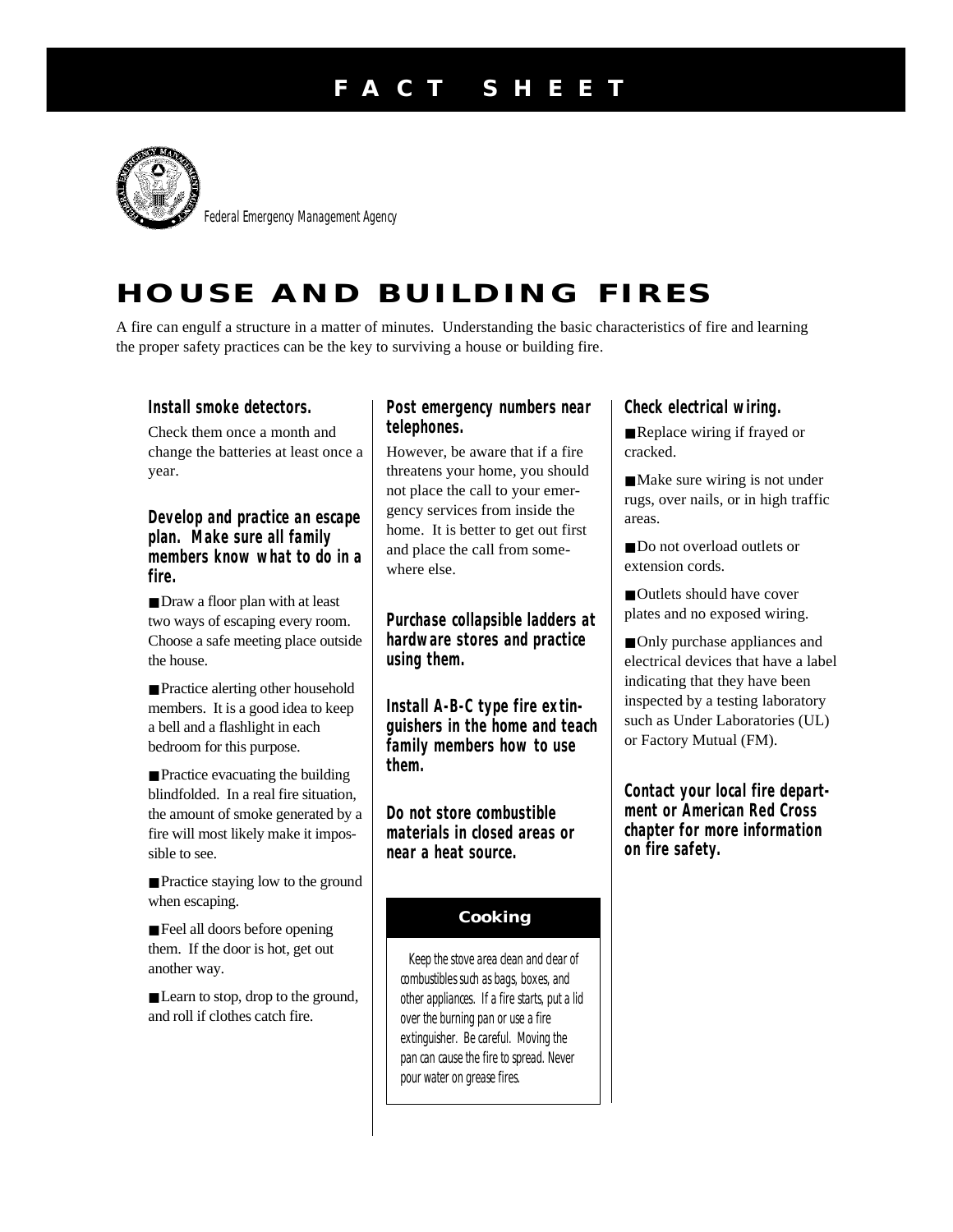Get out as quickly and as safely<br> **Smoke Detectors as possible.**

**Use the stairs to escape.**

**When evacuating, stay low to the ground.**

If possible, cover mouth with a cloth to avoid inhaling smoke and gases.

**Close doors in each room after escaping to delay the spread of the fire.**

**If in a room with a closed door.** ■ If smoke is pouring in around the bottom of the door or it feels hot, keep the door closed.

■ Open a window to escape or for fresh air while awaiting rescue.

■ If there is no smoke at the bottom or top and the door is not hot, then open the door slowly.

■ If there is too much smoke or fire in the hall, slam the door shut.

**Call the fire department from a location outside the house.**

**Give first aid where appropriate.** Seriously injured or burned victims should be transported to professional medical help immediately.

**Stay out of damaged buildings.** Return home only when local fire authorities say it is safe.

**Look for structural damage.**

**Check that all wiring and utilities are safe.**

**Discard food that has been exposed to heat, smoke, or soot.**

**Contact insurance agent.** Don't discard damaged goods until after an inventory has been taken. Save receipts for money spent relating to fire loss.

### **Heating Devices**

Heating devices such as portable heaters, wood stoves, and fireplaces demand safe operation. Use portable heaters in well-ventilated rooms only. Refuel kerosene heaters outdoors only. Have chimneys and wood stoves cleaned annually. Buy only approved heaters and follow the manufacturer's directions.

Smoke detectors more than double the chance of surviving a fire. Smoke detectors sense abnormal amounts of smoke or invisible combustion gases in the air. They can detect both smouldering and burning fires. At least one smoke detector should be installed on every level of a structure. Test the smoke detectors each month and replace the batteries at least once a year. Purchase smoke detectors labeled by the Underwriter's Laboratories (UL) or Factory Mutual (FM).

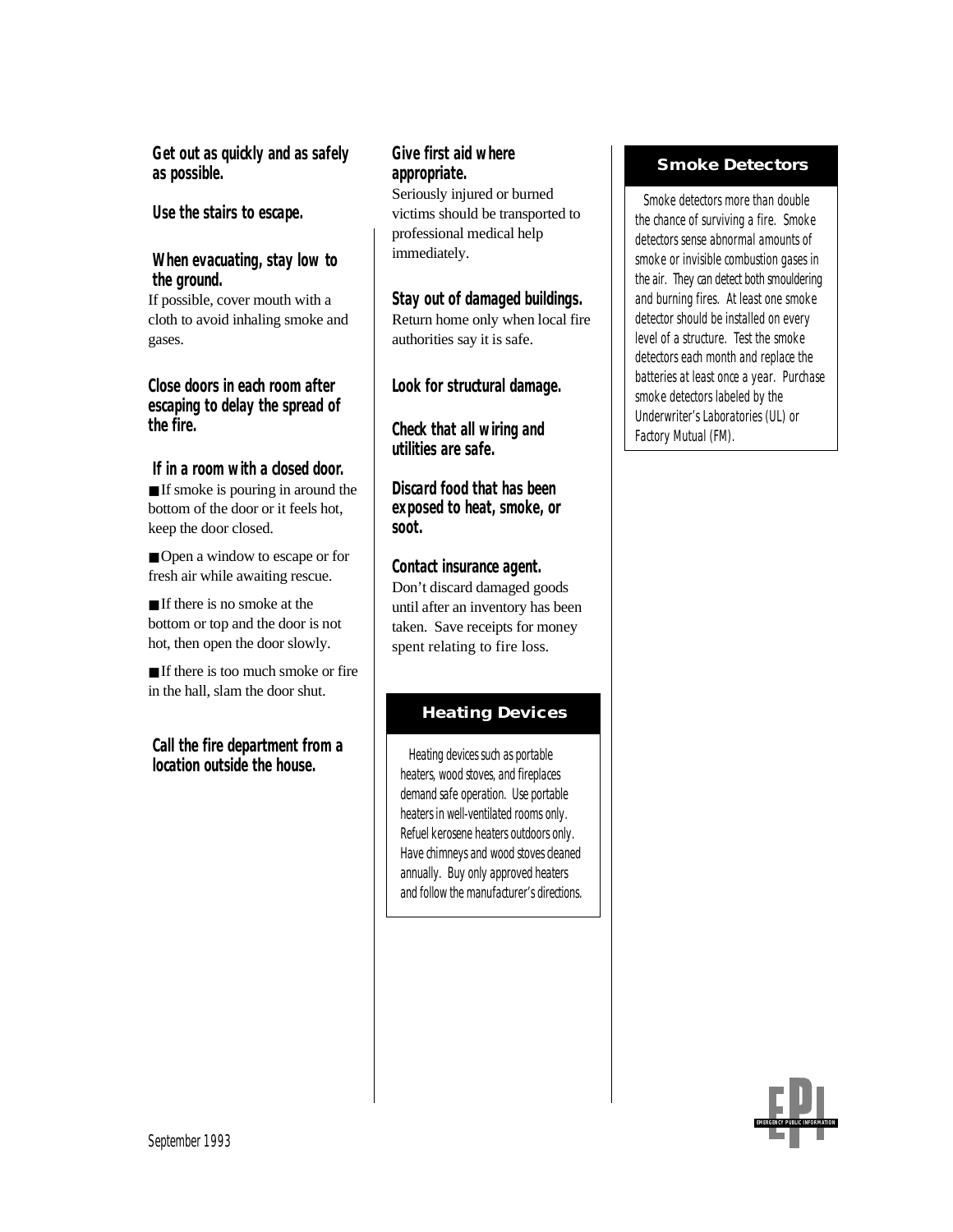### **B A C K G R O U N D E R**

# **HOUSE AND BUILDING FIRES WHAT IS A FIRE?**

### **EMERGENCY INFORMATION**

**1.** The leading cause of death in a fire is asphyxiation. Fire victims seldom see the flames. Fire consumes the oxygen in the air, thereby increasing the concentration of deadly carbon monoxide in the atmosphere. Inhaling carbon monoxide causes a loss of consciousness or death within minutes.

**2.** The heat from a fire can melt clothes and scorch the lungs in a single breath. At floor level, temperatures average about 90 degrees Fahrenheit, but at eye level rise to 600 degrees.

**3.** House fires begin with a bright flame then quickly generate a black, choking smoke. It is nearly impossible to see through a thick cloud of smoke, so fire drill participants should practice evacuating buildings with their eyes closed.



Accidental fire and explosion can strike anywhere. Fire fatalities tend to be distributed according to population density, i.e., those states with the largest populations tend also to have the greatest number of fire fatalities.

*Fire is the fourth largest accidental killer in the United States, behind motor vehicle accidents, falls, and drownings. It is also the disaster that families are mostly likely to experience. Over 80 percent of all fire deaths occur where people sleep, such as in homes or hotels. Most fires occur when people are likely to be less alert such as between midnight and morning. Eighty-four percent of house and building fires are accidental, such as those caused by poor electrical wiring or careless behavior. However, 16 percent are set intentionally through arson or acts of terrorism.*